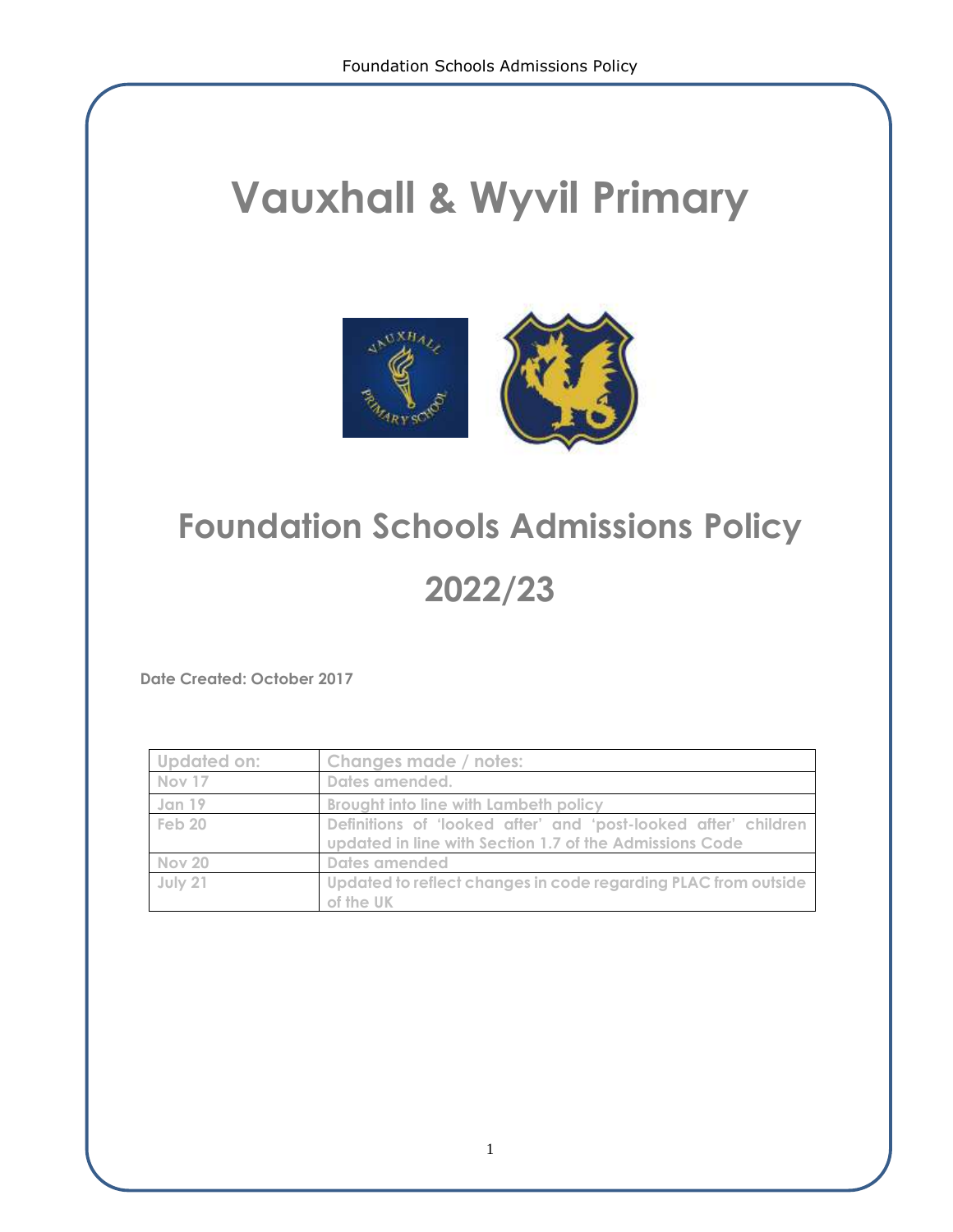### **Application process**

#### **Reception September 2022**

All applications to Reception are dealt with within the Pan-London co-ordination process. To be considered for a space parents should fill out a Common Application Form via the child's home Local Authority. *School applications for children with an Education Health Care Plan (EHCP) are dealt with by a child's home borough Special Educational Needs and Disabilities Team*. *Children with EHCPs naming one of the schools where Lambeth is the admission authority will be admitted to the named school. Where the EHCP is finalised in advance of a normal admissions round, the admissions number will be reduced accordingly.* 

The Governing body is responsible for the admission of pupils to the schools and admits **30** places at Vauxhall and **60** places at Wyvil to Reception in September.

The Governors will consider late applications in accordance with the procedure in the local authority's co-ordinated scheme. This is explained in the LA admission brochure and on line at [www.lambeth.gov.uk/eadmissions.](http://www.lambeth.gov.uk/eadmissions)

Parents should apply between 1st September and 15th January of the academic year before the child's fifth Birthday (i.e. born between 01/09/17 and 31/08/2018). The school is usually over-subscribed and the governors are unable to accept all the children seeking admission.

#### **NB: In-year applications should be made directly to the school. Your application will be considered as "in-year" if you are applying for a place in Years 1 to 6, or you are applying for a Reception place after school has started in September.**

Any person considering applying for a place at either Vauxhall or Wyvil Primary School must read the Admissions Policy as set out below. In the case of over-subscription, places will be offered in the following order of priority.

#### **Criterion 1 – Looked After Children or Previously Looked After Children**

Priority will be given to a 'looked after child' , a child who was previously looked after but immediately after being looked after became subject to an adoption, child arrangements, or special guardianship order including those who appear [to the admission authority] to have been in state care outside of England and ceased to be in state care as a result of being adopted, and previously looked after children. A looked after child is a child who is (a) in the care of a local authority, or (b) being provided with accommodation by a local authority in the exercise of their social services functions (see the definition in Section 22(1) of the Children Act 1989).

An adoption order is an order under the Adoption Act 1976 (see Section 12 adoption orders) and children who were adopted under the Adoption and Children Act 2002 (see Section 46 adoption orders). A 'child arrangements order' is an order settling the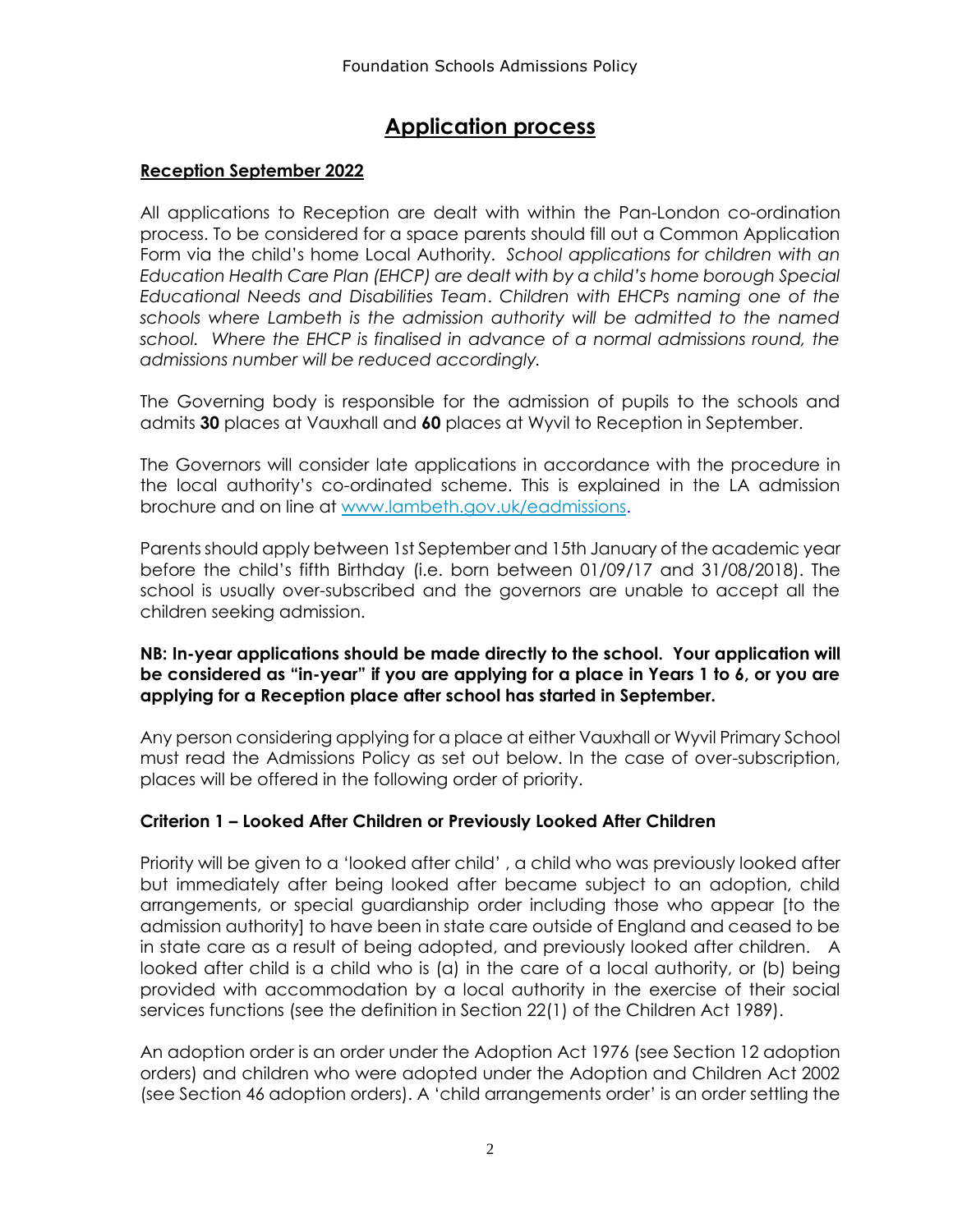arrangements to be made as to the person with whom the child is to live under Section 8 of the Children Act 1989 as amended by Section 14 of the Children and Families Act 2014. Section 14A of the Children Act 1989 defines a 'special guardianship order' as an order appointing one or more individuals to be a child's special guardian (or special guardians).

#### **Criterion 2 – Siblings**

Children with a brother or sister who already attends the school, and who will not have left the school at the time of admission. A sibling is defined as a full/half/step brother or sister (who are living at the same address in all instances) or a child who is living as part of the family by reason of a court order, or a child who has been placed with foster carers at that address as a result of being looked after by the Local Authority. However, children who are looked after under an agreed series of short-term placements (such as respite) will not be regarded as siblings under this criterion.

#### **Criterion 3 – Children with Exceptional Medical or Social Needs**

Children with a professionally supported medical or social need, whose application identifies a particular school that is especially able to meet that need. This criterion will also take into account where a parent/carer has a physical, mental or social need that is significant and demonstrable for their child to attend a specific school. This does not include childcare arrangements. The decision to prioritise on these grounds will be determined via MEDSOC panel, which is comprised of the Governing Body's Admissions Committee as well as senior school staff when necessary. Documents from an appropriate professional (e.g. GP, consultant or social worker letter or report, not including general information from a website) must support these applications. However, any supporting evidence does not automatically mean that children will gain priority in this criterion as the decision to prioritise under this criterion will solely rest with the MEDSOC panel.

#### **Criterion 4 - Children of staff at the school**

Applications for children of staff at the school. A member of staff for the purposes of this criterion must be employed by the said school as a teaching assistant or qualified teacher for a minimum of 0.6fte (16.5 hours teaching staff) and this employment must have been for at least 3 years at the time of submitting the application (i.e. their employment must have started no later than September 2018).

All such applications must be submitted to the LA and must be accompanied with the relevant paperwork supporting an application on these grounds. The applicant must take sole responsibility to provide such paperwork. Without the provision of the relevant papers that identify all the above, priority will not be given on these grounds

#### **Criterion 5 - Distance**

Priority will be given on the basis of distance between the child's current home address and the school, measured by a straight-line. This measurement will be done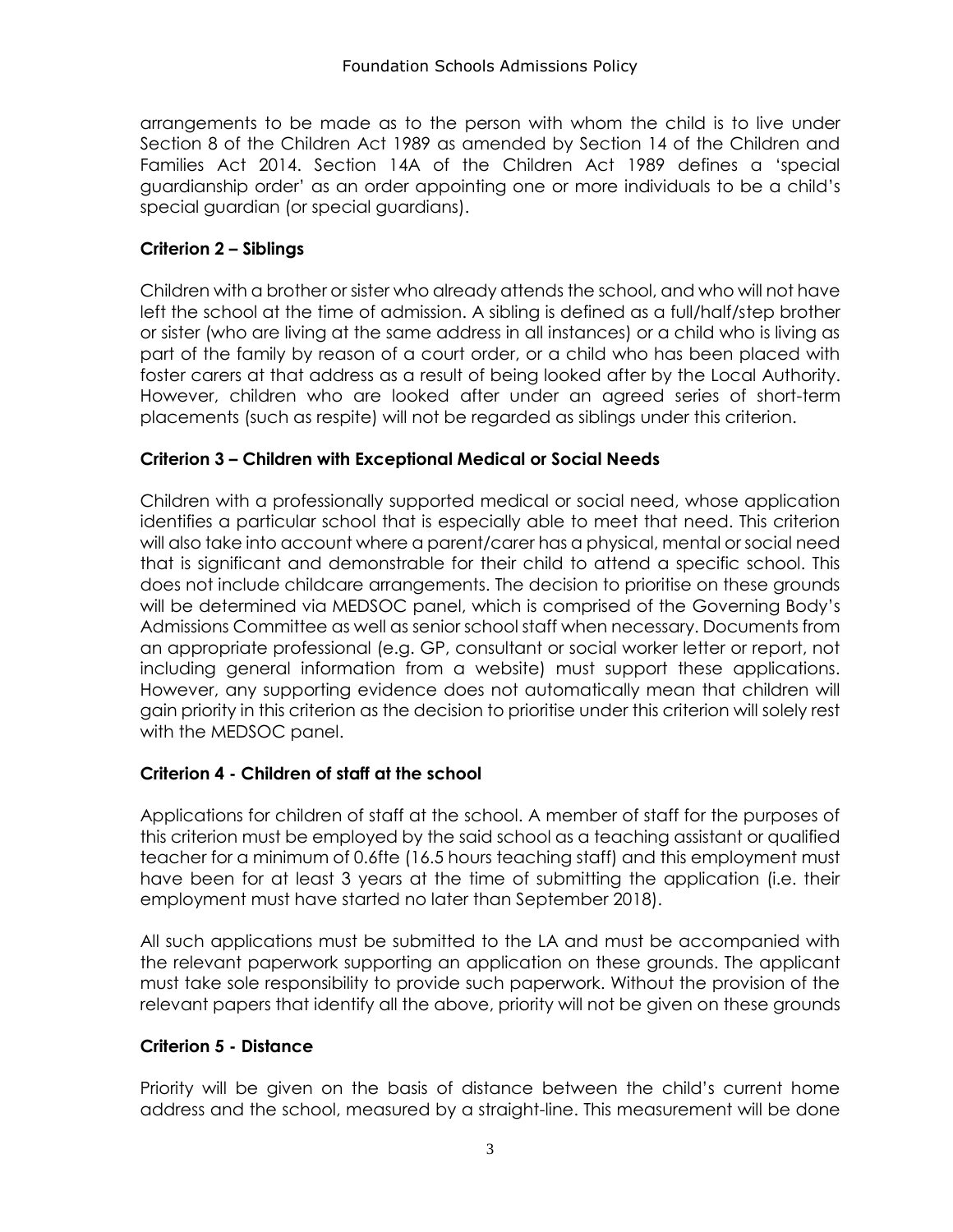using a computerised mapping system. This home to school distance measurement will be undertaken using a point from the child's home address as identified by the software (which uses the Local Land and Property Gazetteer (LLPG)) to a central point in the school's grounds as profiled in the software. The child's home address will be the child's permanent place of residency and must not be a business address, or the address of a relative or carer, unless they have legal custody of the child. Applications must only be made from a single address.

If parents/carers are separated and share custody of the child, the address given should be that of the parent/carer with whom the child spends most of the school week nights (Sunday to Thursday nights), which will normally be the address where child benefit is payable or where the child is registered with a GP. It is not acceptable for a family to use a temporarily rented address to secure a place of their preference. In disputed cases, Lambeth School Admissions will make a judgement based on the evidence available to them.

Applications or offers under this criteria will only be valid once proof of address has been given and confirmed via the Pan-London application process.

…………………………………………………………………………………………………………

As a tiebreaker for all criteria, priority will be given to children living closest to the preferred school (measured by a straight-line) in accordance with the measuring information in criterion 5. However, in the case where children have exactly the same distance between their home and the school, the Governing Body will randomly allocate places as a tiebreaker.

#### **Other general admission elements to these arrangements**

#### **Applications relating to twins, triplets or other multiple births**

Where a parent/carer applies for entry into the same year group for more than one child and it is not possible to offer a place to all of them, the names of the children who were unsuccessful will be added to the waiting list in accordance with the published admissions criteria, as per other children. Where the determining factor is based on distance, and these children have the same home to school distance, the Governing Body will randomly allocate places to determine the rank order.

Where there is one school place available and there is more than one sibling who is eligible for a place under the published admissions criteria, the Governing Body will randomly allocate the place in order to determine who gets the offer. The parent/carer can then determine whether to accept or reject the offer.

#### **Admission of children out of cohort/outside their normal age group Delayed entry**

In line with the School Admissions Code, parents/carers may seek a place for their child outside of their normal age group. We are aware that some parents/carers of summer-born children may not want to send their child to school until the September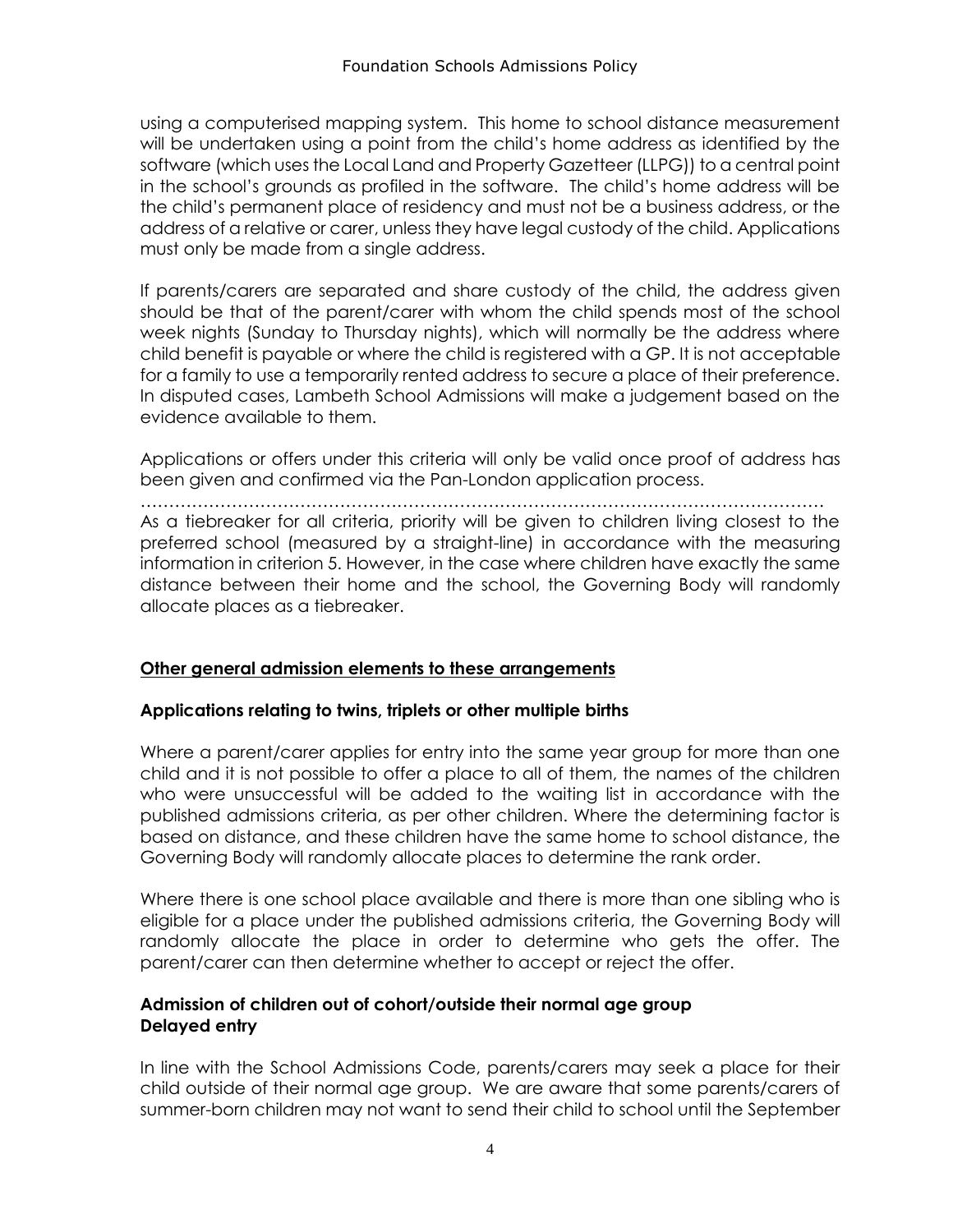following their fifth birthday and may request that they are admitted out of their normal age group – to reception rather than year 1 if they feel that it is in their child's best interest to start school later due to exceptional circumstances.

Before deciding to request to delay a child's admission, parent/carers should first contact the school(s) they are interested in applying for. They will be able to explain the provision on offer to children in Reception class, how it is tailored to meet the needs of all children including those born during the summer months, and how those needs will continue to be met as children move up through the school. They may also be able to reassure parent/carers about any concerns that they may have about their child's readiness for school. All schools will have differentiated lessons to meet the needs of a wide range of children's abilities.

Parent/carers will also have to be mindful that if the request is granted, their child's application for secondary school may not be considered in the same light and the child may have to change cohorts.

The Governing Body will manage requests for a child to be taught out of cohort via the following process:

- Parents/carers applying for an out-of-year group place must submit supporting documentation (as per criterion 3 – Children with Exceptional Medical or Social Needs) with their application. The MEDSOC Panel will then decide, along with Headteacher, whether such an out-of-year group place will be offered at the school. This will allow the Governing Body to comply with section 2.17 of the Code, where it states that *"Admission authorities must make decisions on the basis of the circumstances of each case and in the best interests of the child concerned. This will include taking account of the parent's/carer's views; information about the child's academic, social and emotional development; where relevant, their medical history and the views of a medical professional; whether they have previously been educated out of their normal age group;*  and whether they may naturally have fallen into a lower age group if it were not *for being born prematurely. They must also take into account the views of the head teacher of the school concerned.*"
- This application **must** be received in the correct year in the relevant admissions round, i.e. the chronological year group the child is due to start.
- If the request has been agreed/accepted, the application will be withdrawn and places will be offered to another child/children as places cannot be held open. The parent/carer must then submit an application for the admissions round that has been agreed (i.e. 2020/21), which must be received before the deadline of 15 January to be processed as an on time application.
- The child's application will then be processed with all other children in the agreed round in accordance with the schools admissions criteria. There is no guarantee that an offer can be made at a school listed as a preference on the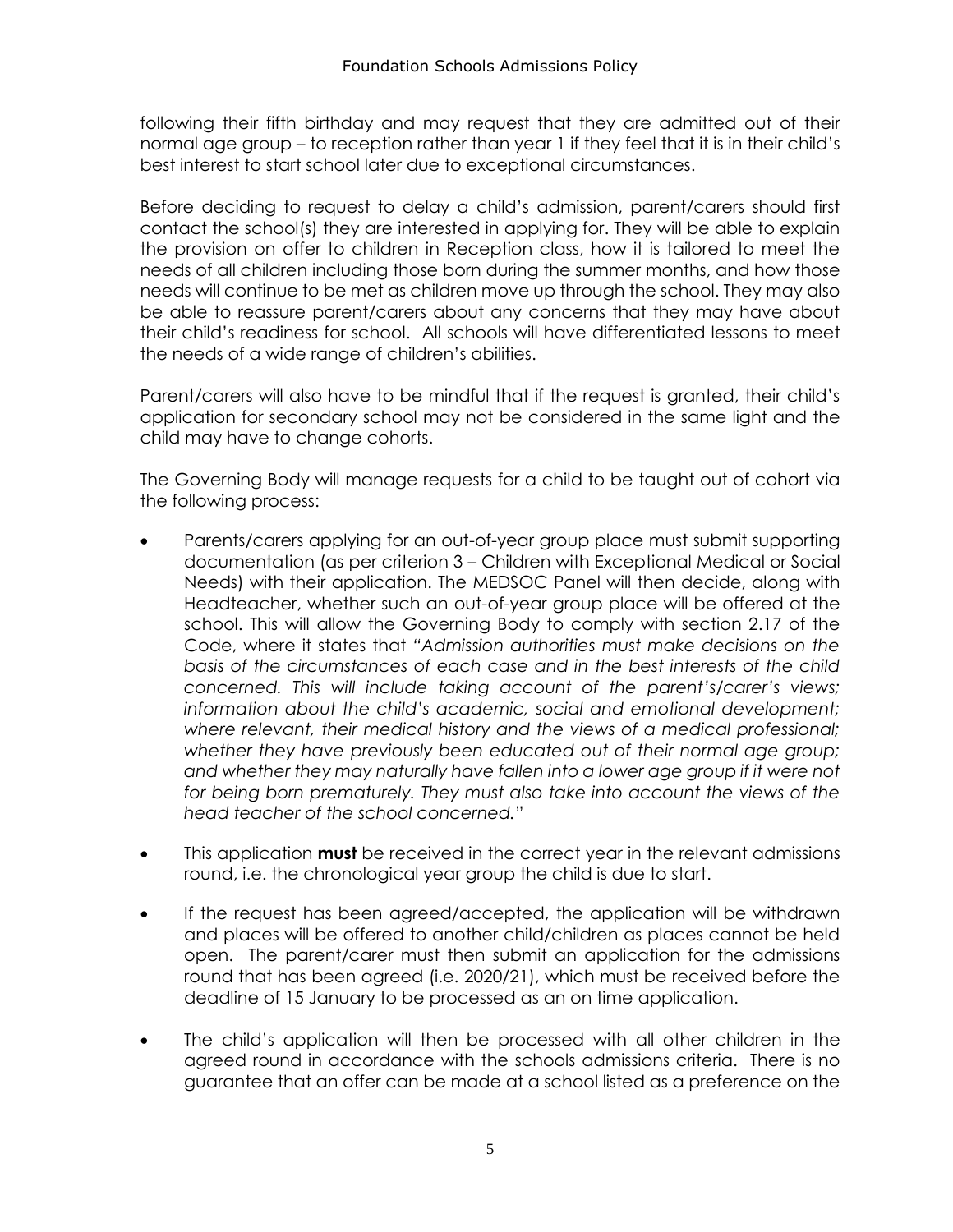new application (this is the same for any application whether an out of cohort request has been granted or not).

- If the request is not granted, and no offer is made for the child to attend the school in any other year group, then the family will be given the right of appeal. However, if another year group has been offered in the school then the right of appeal will not be offered.
- If delayed entry is not granted parent/carers must make an application for their child for their chronological year group the following year.

#### **Advanced entry**

Before deciding to request to advanced entry for a child's admission, parent/carers should first contact the school(s) they are interested in applying for. They will be able to explain the provision on offer to children in Reception class, how it is tailored to meet the needs of all children including those with advanced skills and how those needs will continue to be met as children move up through the school. All schools will have differentiated lessons to meet the needs of a wide range of children's abilities. They may also be able to discuss with parent/carers about any how exceptionally able children can be accommodated.

Parent/carers will also have to be mindful that if the request is granted, their child's application for secondary school may not be considered in the same light and the child may have to change cohorts.

In very exceptional circumstances the Governing Body will consider a request for a child to be taught a year ahead via the following process:

- Such requests must be accompanied by professional supporting documentation and this needs to state that it is in the child's best interests to be start school a year ahead. It will have to include that the child is ready to start school early, academically, emotionally and physically. Such requests will be made for the cohort the parent/carer wishes the child to start in and will be handled in the same way as delayed entry (as stated above).
- If advanced entry has been granted there is no guarantee that an offer can be made at a school listed as a preference on the application (this is the same for any application whether an out of cohort request has been granted or not).
- If the request is not granted, and no offer is made for the child to attend the school in any other year group, then the family will be given the right of appeal. However, if another year group has been offered in the school then the right of appeal will not be offered.
- If advanced entry is not granted parent/carers must make an application for their child for their chronological year group the following year by 15 January.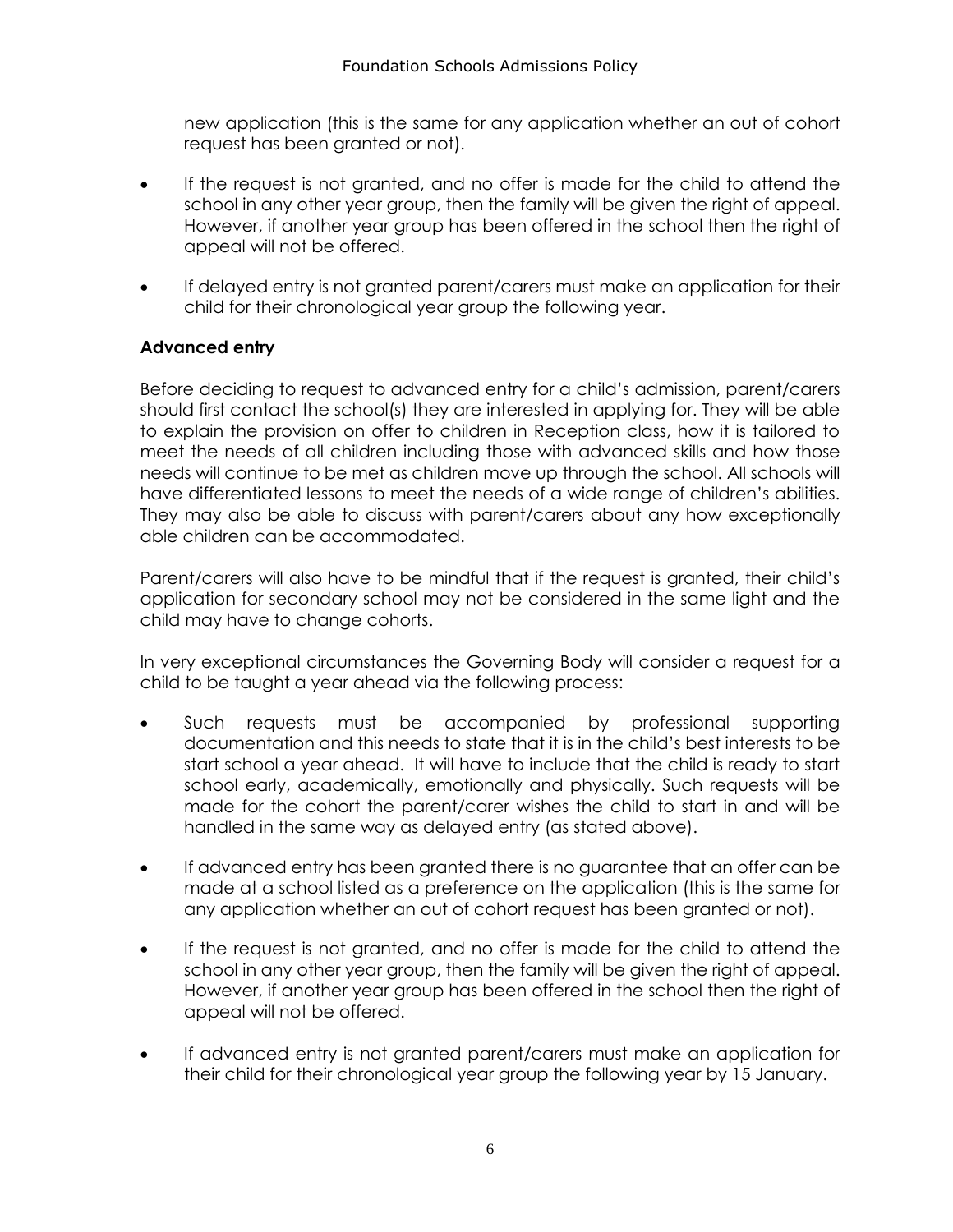#### **Children being taught out of cohort - In-Years**

As with initial entry to primary school, In-Year applications with a request for children being taught out of cohort will be considered by the MEDSOC Panel. Requests must be accompanied by professional supporting documentation to say why it is in the child's best interest to be taught out of cohort. One such document must be a letter from a member of the senior leadership team/headteacher of the child's current school stating that the child has been taught out of cohort and why.

Parent/carers need to be aware that all schools will have differentiated lessons to meet the needs of a wide range of children's abilities.

Parent/carers will also have to be mindful that if the request is granted for primary school place, their child's application for secondary school may not be considered in the same light and the child may have to change cohorts.

The same process involved with considering delayed entry to school will be followed.

- If the request has been agreed the child's application will then be processed with all other children in the agreed round in accordance with the schools admissions criteria. There is no guarantee that an offer can be made at a school listed as a preference on the application (this is the same for any application whether an out of cohort request has been granted or not).
- If the request is not granted, and no offer is made for the child to attend the school in any other year group, then the family will be given the right of appeal. However, if another year group has been offered in the school then the right of appeal will not be offered.
- If the request is not granted then the child's application will be processed for their chronological year group; or the parent/carer can ask for the application to be withdrawn.

#### **Deferred entry to primary school (starting school later within the child's normal age group)**

Lambeth LA will provide for the admission of all its residents in the September following their fourth birthday. These arrangements make clear that where the child has been offered a place at the school, that:

- The child will initially be offered a full-time place in the September following their fourth birthday;
- The child's parents/carers can defer the date their child is admitted to the school until later in the school year but not beyond the point at which they reach compulsory school age and not beyond the beginning of the final term of the school year for which it was made. This must be agreed between the parent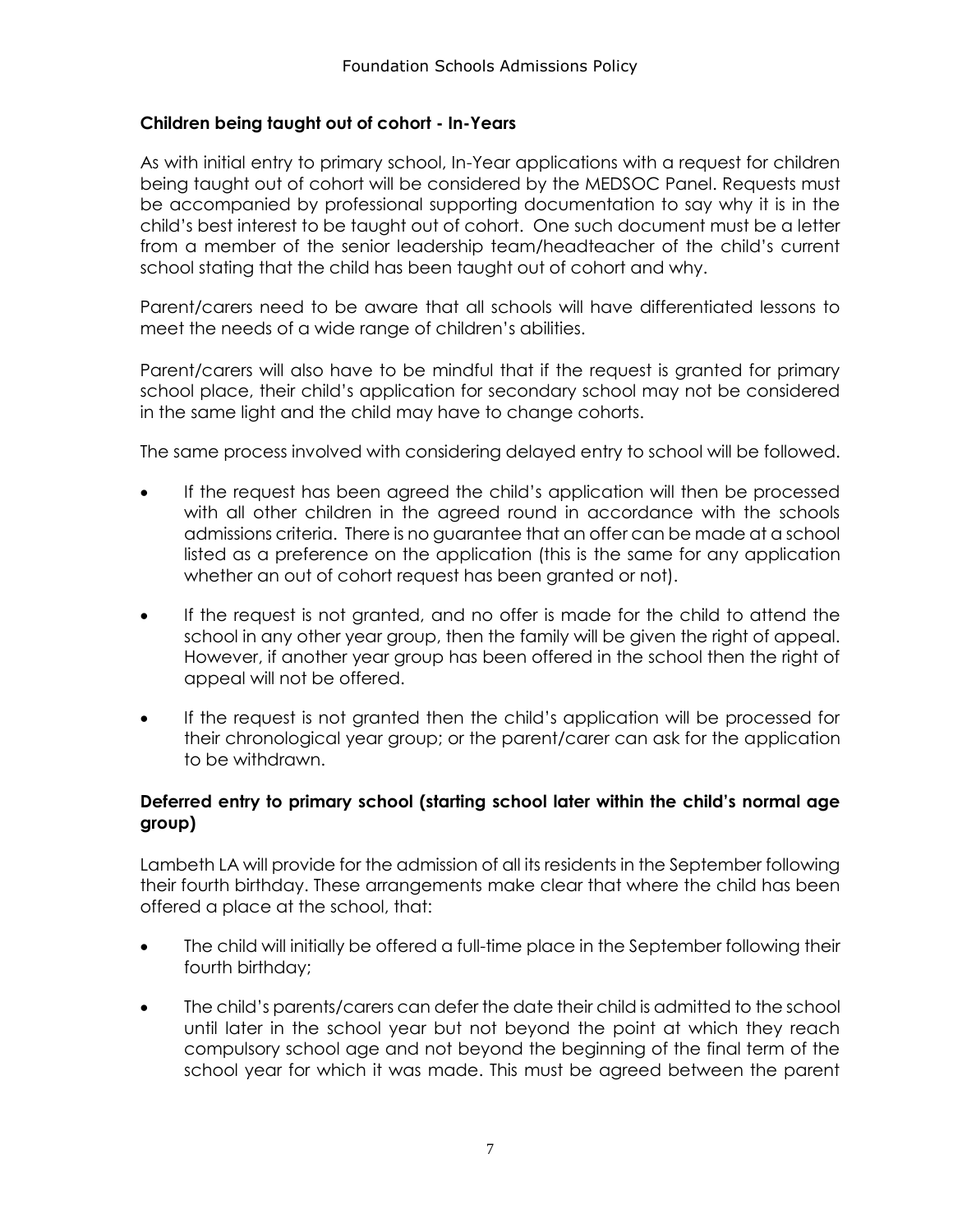and the school for which a place has been accepted and will be considered on a child-by-child basis.

 Where the parents/carers wish, children may attend part-time until later in the school year but not beyond the point at which they reach compulsory school age. This must be agreed between the parent and the school for which a place has been accepted and will be considered on a child-by-child basis.

#### **Application addresses**

- All applications must be made stating the child's **current** address at the time of application.
- Proof of address is required for both the parent/carer the person who has parental responsibility for the child - and child to verify this. The list of proof of address documentation required may vary, but will be published on the School Admissions Webpage and in the main booklets.
- Temporary addresses are accepted, as long as these are not used for the purpose of gaining a school place.
- Addresses outside of England and Wales (other than Crown Servants, which is noted below) will be accepted if stated on the CAF/In-Year Application Forms as being the child's current address. Satisfactory proof of this address for the child and parent/carer will still be required. Details of the proposed new local address should also be stated on the form, but home to school distance measurement cannot be used for that address until the child is resident there. The home to school distance for the address outside of England and Wales may not be able to be measured, and so the child's name will appear at the bottom of list for children in their criteria.
- If parents/carers are separated and share custody of the child, the address given should be that of the parent/carer with whom the child spends most/all of the school week nights (Sunday to Thursday nights), which will normally be the address where child benefit is payable or where the child is registered with a GP. It is not acceptable for a family to use a temporarily rented address to secure a place of their preference. In disputed cases, Lambeth School Admissions will make a judgement based on the evidence available to them.
- Common Application Forms and In-Year Application Forms without the required proof of address documentation may be withdrawn as deemed to be fraudulent, and any offer made will be also be withdrawn.
- Council tax records may be used to verify parental addresses.
- Changes of address must be relayed to Lambeth School Admissions Team as soon as possible after the move using a 'Change of address form' and be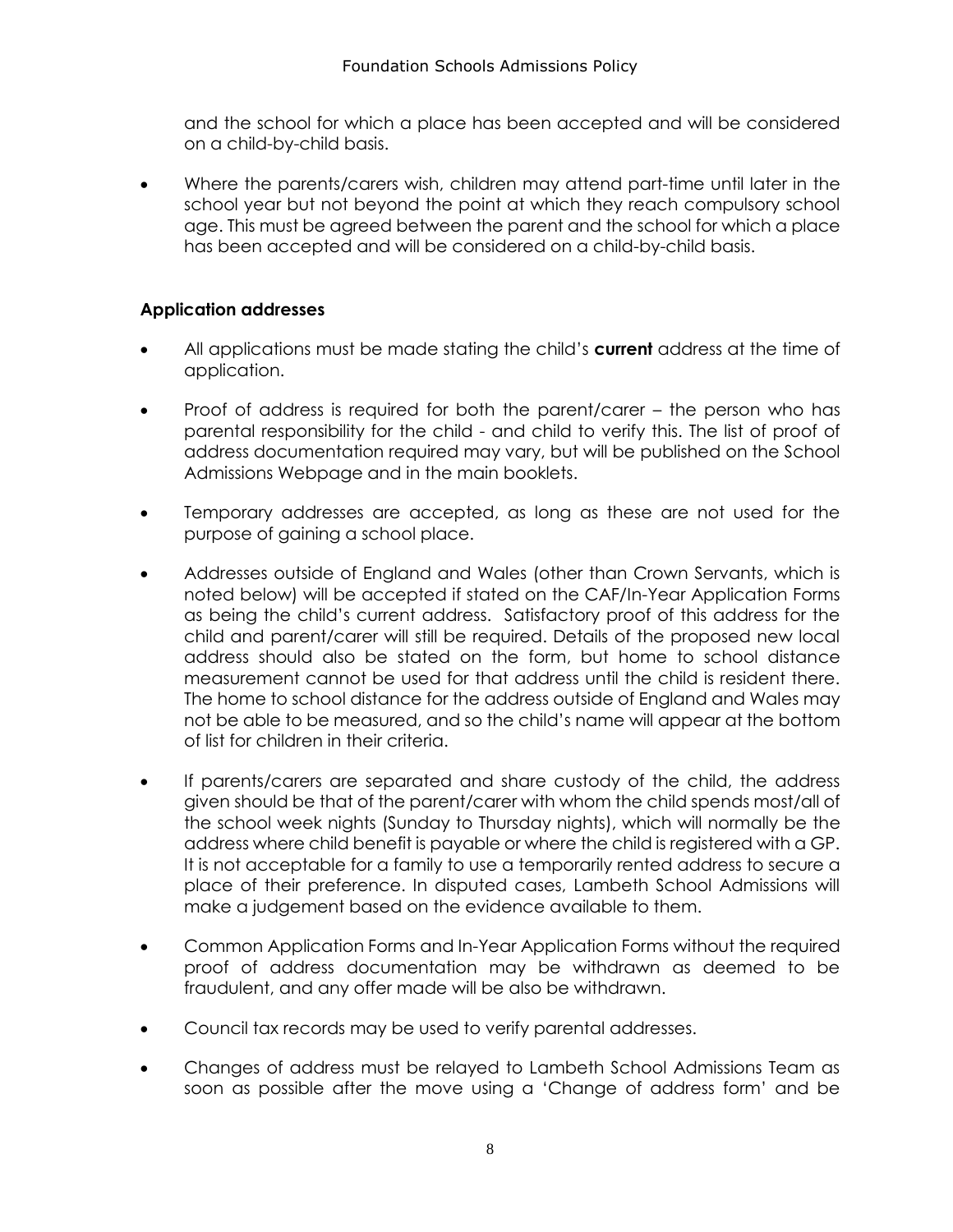accompanied the required proof of address documentation for the parent/carer and child for the new address.

#### **Proof of child's date of birth**

Proof of a child's date of birth is required for all reception, in-year Application Forms. The list of proof of address documentation required may vary, but will be published on the School Admissions webpage and in the main booklets.

#### **Looked After children and previously Looked After Children**

The definition of this is mentioned above, but proof of the child's status is required. This may take the form of a Social Worker's letter and/or a UK court document(s).

#### **Crown Servants**

Lambeth Admissions Team will accept applications from Crown Servants and will act in line with the DfE guidance 'Admission of children of crown servants'. An application for admission to a school must be accompanied by official confirmation of the relocation date from the Ministry of Defence, Foreign and Commonwealth Office or Government Communications Headquarters.

#### **Waiting lists**

- Where a school is over-subscribed and a place cannot be offered at a preference listed higher of the Common Application Form than the one offered, the child's name can be placed on the school's waiting list.
- The School Admissions Code states that waiting lists must be maintained until the end of the term after the children start reception class. Therefore names will automatically remain on the list for Vauxhall Primary School and Wyvil Primary School, which were listed as a higher preference to the one offered until 31 January of that year.
- After 31 January a new in-year application will be required for a name to continue on the waiting list.

#### **In-year offers**

- Children's names will remain on waiting lists until the end of the academic year (31 August) in which the application was received or until 31 December of the same year if received after 1 June.
- After this time a new application form will be required to ensure that details on the waiting list are accurate and up-to-date.

#### **Uptake of places**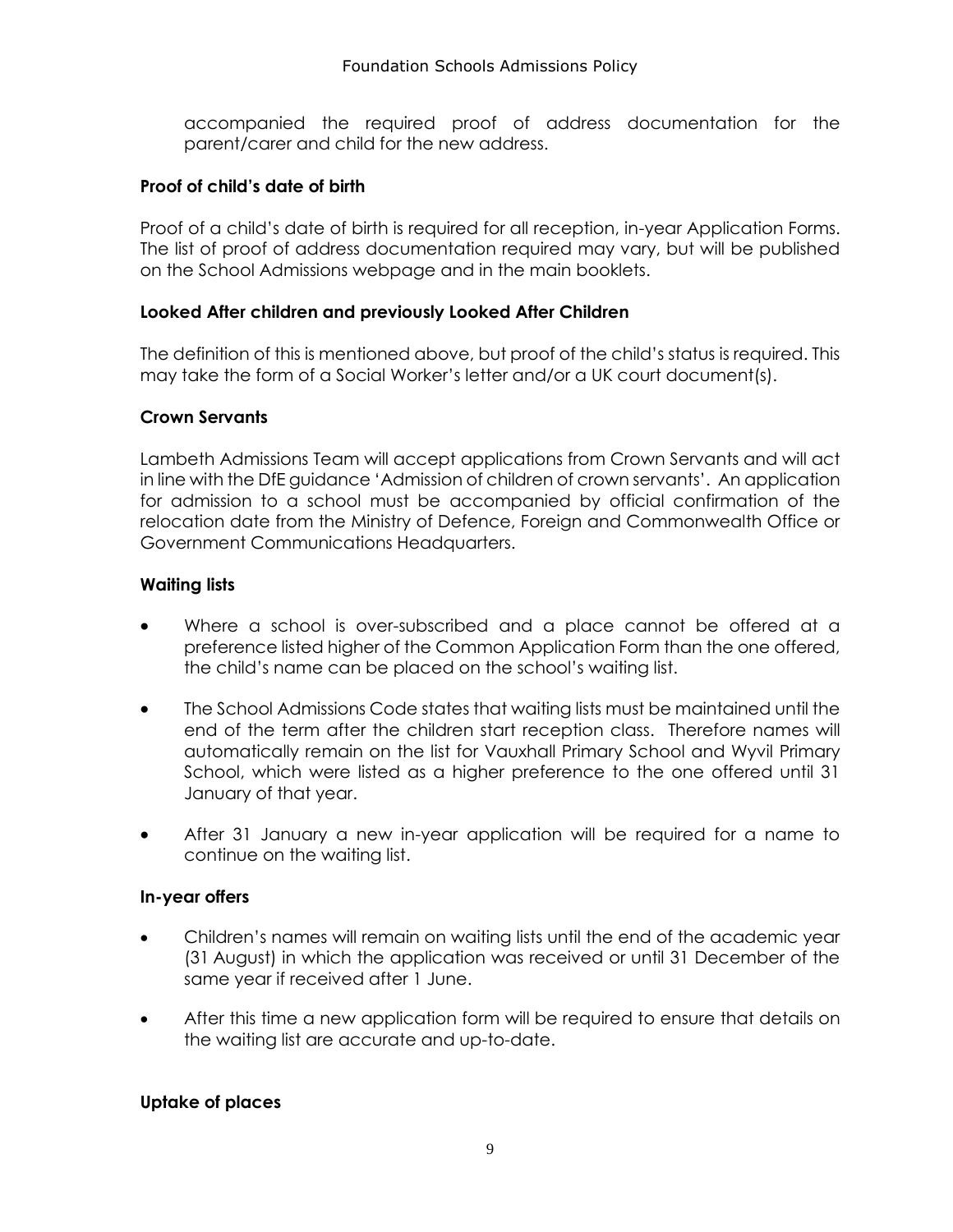#### **Reception**

All offers made through the co-ordinated process require positive acceptance, i.e. Lambeth School Admissions Team and schools will seek an acceptance, it is not assumed.

- Where a parent/carer chooses to reject an offer, they are required to provide details of what educational provision they have secured for their child, or details of where they are moving to if the school is no longer a viable distance to travel to.
- Rejections of offers without the details listed above will not be accepted as Lambeth Council has a duty to ensure that each child has a school place before the September of the year the child is due to start.
- Where a child is not of Compulsory School Age (CSA) offers can be rejected, but the parent/carer needs to understand that the place may not be available when the child reaches CSA, unless delayed entry has been formally agreed as stated above.
- Children who do not take up the offered place may be referred to the Education Welfare Service.

#### **In-year applications**

Applications for current reception year to year 6 are to be made to Vauxhall Primary School and/or Wyvil Primary School directly using the Wyvern Federation In-Year Application Form. This needs to be returned to the school(s) with the required proof of address and date of birth documentation attached.

Applications can be made to the school(s) directly regardless of the child's home borough.

#### **In-year offers**

- Where a child is moving from one local school to another, in line with The Education (Pupil Registration) (England) Regulations 2006 legislation, if a child does not take up the offer of a place within 20 school days the offer may be withdrawn. This would occur after reasonable attempts have been made to contact the family about this matter.
- Children with no current school place who do not take up the offered place may be referred to the Education Welfare Service.

#### **Appeals**

 Parents/carers can appeal against the refusal of a school place listed on the Inyear application under the School Standards and Framework Act 1998. Appeals against the decision not to offer a child are to be lodged with the Governing